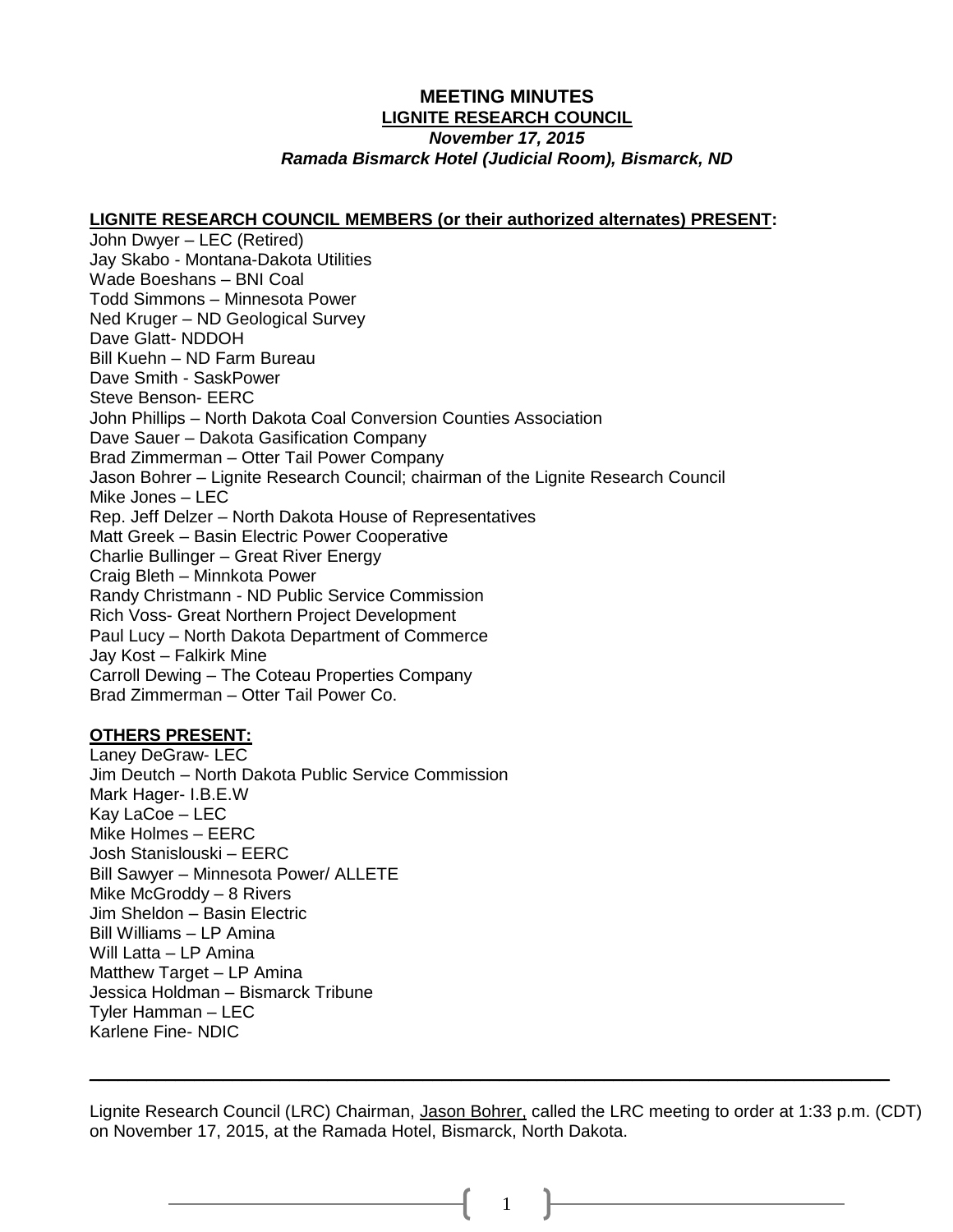# **Approval of November 18, 2014 LRC Meeting Minutes:**

Bohrer asked for a motion to approve the minutes of the November 18, 2014 LRC meeting. Charlie Bullinger so moved; seconded by Randy Christmann. Motion carried.

## **Program Financial Summary:**

Karlene Fine and Michael Jones gave a brief financial summary regarding the Lignite Research, Development and Marketing Program (Program).

Fine stated that the budget is a preliminary budget for the 2015-2017 biennium. She said the Program's available funding (as of 11/17/15) includes: \$750,000 for administration of the Program; \$1,500,000 for litigation (Minnesota); \$3,000,000 for non-matching Lignite Marketing Feasibility Study (LMFS) projects; \$1,500,000 for Small Research Projects; \$1,200,000 for Marketing Projects; and \$4,404,000 for Demonstration Projects with also an one time general fund appropriation of \$5,000,000.

## **Program's Project Updates:**

Jones, Technical Advisor to the NDIC and the LRC, gave updates about active R&D projects (six carbon capture and storage projects, two gasification projects, two demonstration projects, two Lignite Vision 21 Program (LV21) projects, two metal emissions projects, two education/public relations projects, three NOx projects, and one marketing. He also gave a non-confidential update about the Enhance, Preserve and Protect project, which included Environmental Tasks, Litigation, R&D tasks and LV21 tasks.

**Grant Round LXXIX (79) Grant Application LRC-LXXIX-C:** "Annual Lignite Energy Council Education Program" Submitted by Lignite Energy Council (LEC) Request for: \$100,000; Total Project Costs: \$211,000 Principal Investigator: Lignite Energy Council

Fine said this application requests funding for one year to continue the annual Lignite Education Seminar and the expansion of the Lignite Education Seminar to an all-encompassing Education Program. The requested funding will be used for the four-day teacher's seminar as well as a two-day North Dakota Energy Tour for college professors and administrators. The LEC has identified some additional opportunities to enhance the Seminar--one example is the development of the "Electricity from Lignite Go-Box" which would be available for school districts to check-out and use in the classroom. The LEC noted in the application that they will be focusing more attention on updating and broadening their library of educational videos that showcase various aspects of the lignite industry such as mining and reclamation or converting lignite into electricity or synthetic natural gas.

Fine said that the two technical peer reviewers for this proposal gave the proposal an average weighted score of 187.5 out of 250 points. The weighted score was 202 out of 250 points from reviewer 01-01, and 177 out of 250 points from reviewer 01-02. Technical peer reviewers 01-01 recommended that the project be funded, and 01-02 recommended funding as well. As Technical Advisor to the NDIC, Fine recommended that the project be funded, subject to the following contingency: Matching funding received and Technical Advisor participants in advisory group.

Fine said that the Lignite Energy Council & members of the Lignite Energy Council are the conflict-of-interest parties for proposal LRC-LXXIX-C.

Kay LaCoe, with the Lignite Energy Council, gave a presentation in support of proposal LRC-LXXIX-C.

**Grant Round LXXIX (79)Grant Application LRC-LXXIX-E:** "Pathway to Low-Carbon Lignite Utilization" Submitted by: The Energy & Environmental Research Center (EERC); Request for: \$1,480,000; Total Project Costs: \$3,180,000; Principal Investigator: Michael Holmes

Jones said that the project will focus on answering key questions on technical issues with the next generation on lignite based, low carbon options for energy generation systems. This specific project work is a key step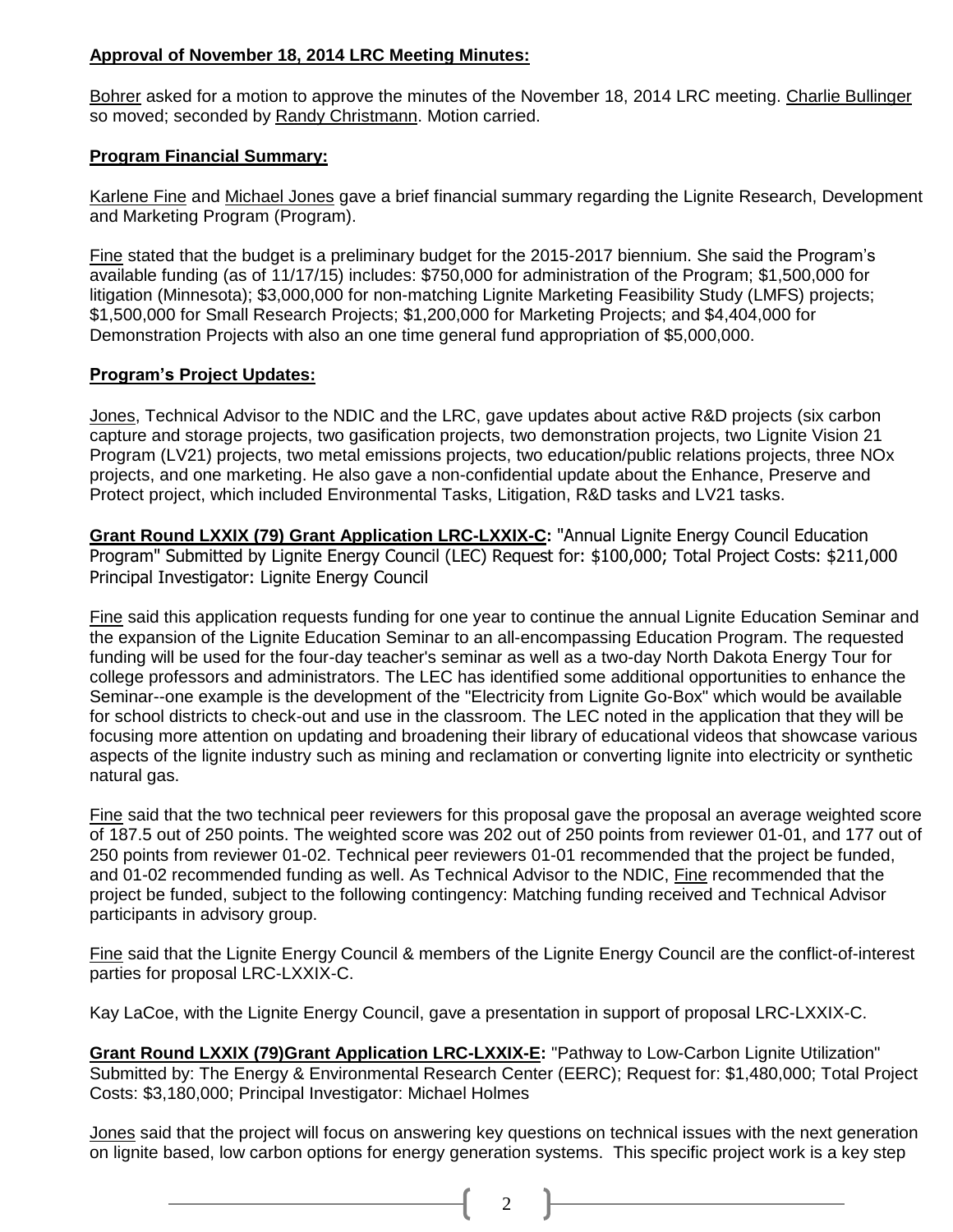on the path to develop the revolutionary technology which is referred to as the Allam Cycle. While the end goal is focused on the development of a mature lignite-based Allam Cycle, the work identified during this phase can largely be applied to other supercritical CO2 (sCO2) power cycles

Jones said that the three technical peer reviewers for this proposal gave the proposal an average weighted score of 221 out of 250 points. The weighted score was 230 out of 250 points from reviewer 16-07, 223 out of 250 points from reviewer 15-05, and 204 out of 250 points from reviewer 15-06. Technical peer reviewers 15- 07,16-08 and 16-09 all recommended to fund the project.

As Technical Advisor to the NDIC and LRC, Jones recommended that the project be funded, contingent on the following: Matching funding received, questions on in-kind contributions are acceptable to the Technical Advisor and Technical Advisor participate in advisory group.

Jones said that BNI Coal, Minnesota Power, Basin, Dakota Gasification and EERC are conflicts of interest for proposal LRC-LXXIX-E.

Mike Holmes with the Energy & Environmental Research Center did a presentation in support of proposal LRC-LXXIX-E.

**Grant Round LXXIX (79)Grant Application LRC-LXXIX-A:** "LP Amina Beneplus Commercial Demonstration Project Feasibility Study" Submitted by: LP Amina.; Request for: \$ \$209,000; Total Project Costs: \$700,000; Principal Investigator: William R. Williams, PhD

Jones stated that this project will focus on determining the feasibility of applying the LP Amina Beneplus technology to ND Lignite coal. This technology results in a value added liquid from coal and a beneficiated lignite coal product. The project will also consider the viability of using the beneficiated coal in an existing lignite-based boiler. The liquids produced will be evaluated by Tesoro as an input to existing refinery operations.

# *Motion for Closed Confidential Session*

*Bohrer asked for a motion to close the meeting prior to the confidential session regarding Grant Application LRC-LXXIX-A, Grant Application LRC-LXXIX-E and EPP updates. It was moved by Todd Simmons and seconded by Carroll Dewing that the Lignite Research Council meeting be closed pursuant to 54-17.5-06. Motion carried.*

Jones said that the technical peer reviewers for this proposal gave the proposal an average weighted score of 182.5 out of 250 points. The weighted score was 191 out of 250 points from reviewer 16-01, 167 out of 250 points from reviewer 16-01A, and 193 out of 250 points from reviewer 16-02, and 179 out of 250 points from reviewer 16-03. Technical peer reviewers 16-01 and 16-03 recommended that the project be funded, while technical peer reviewers 16-01a and 16-02 recommended that funding to be considered

As Technical Advisor to the NDIC and LRC, Jones recommended that the project be funded, contingent on the following: Matching funding received, Technical advisor participates in Advisory group, and If fatal flaws are identified, LP Amina agrees to stop work at that time.

Jones said that Basin Electric and North American Coal are conflicts of interest for proposal LRC-LXXIX-A.

Grant Round LXXIX (79) LRC-LXXIX (79)-D: "Continued Funding for Regional Lignite Energy Marketing Program" Submitted by: Lignite Energy Council; Request for: \$1,800,000 (\$600,000 annually); Total Project Costs: \$3,600,000; Principal Investigator: Lignite Energy Council

Fine said that the purpose of the project is to improve the overall public image of coal-based electricity, build a support base on behalf of coal-based electricity in order to prevent or mitigate public policies adverse to the use of coal and to promote coal use as a low-cost, efficient and environmentally compatible energy source for the region. Through the Coalition for a Secure Energy Future provide multiple avenues for a diverse group of supporters to continue supporting coal-based electricity and political candidates who support coal-based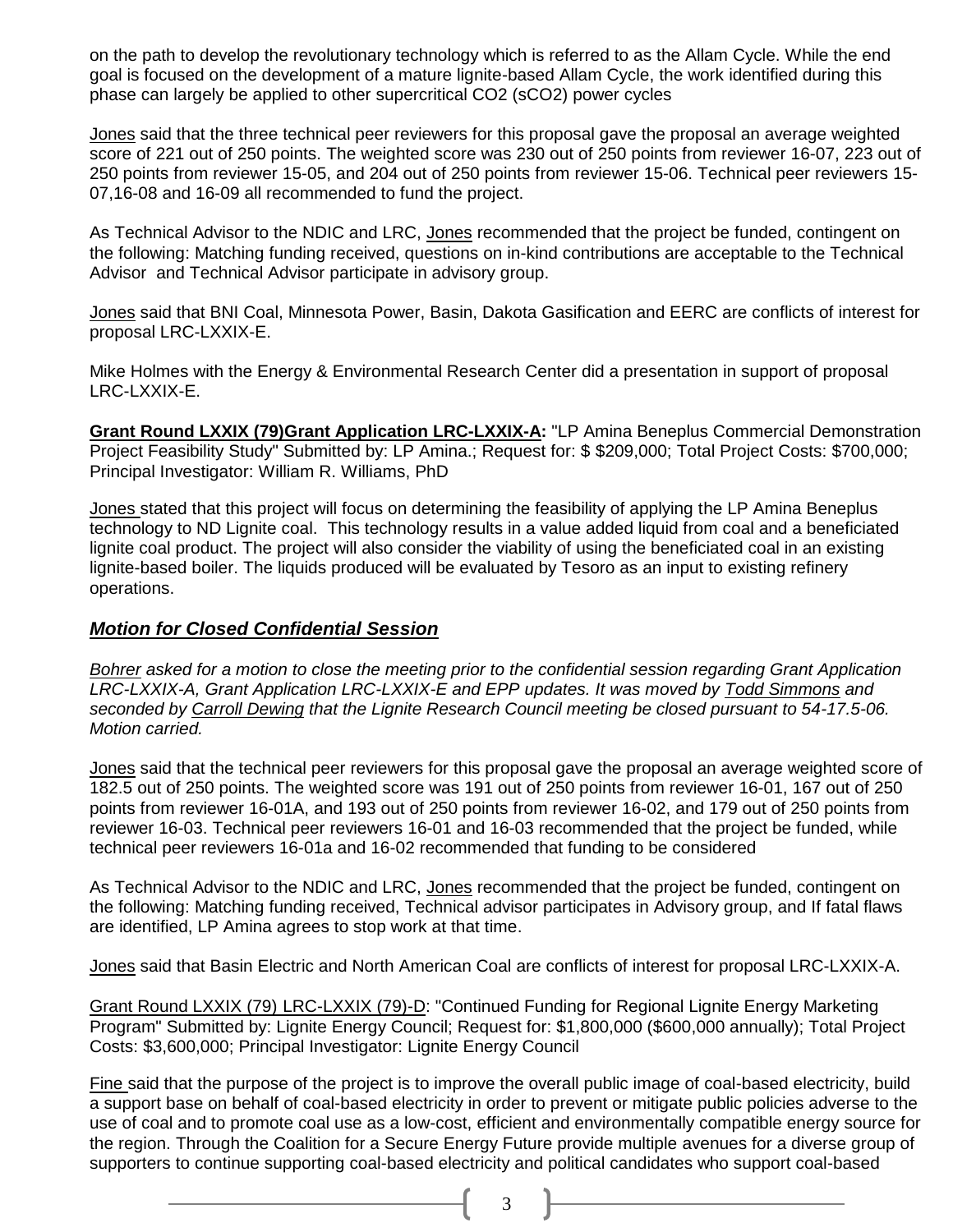electricity. Tactics which will be used include: paid media; earned media; website; media relations; grassroots communications; conducting studies and public opinion pools, hosting face-to-face meetings and working with other supporters to provide for a large, unified voice.

Fine said that the two technical peer reviewers for this proposal gave the proposal an average weighted score of 186 out of 250 points. The weighted score was 205 out of 250 points from reviewer 01-01, and 167 out of 250 points from reviewer 01-02. Technical peer reviewers 01-01 recommended that the project be funded, and 01-02 recommended funding to be considered. As Technical Advisor to the NDIC, Fine recommended that the project be funded, subject to the funding be contingent on annual updates, at a minimum, being presented to the Lignite Research Council and to the Industrial Commission.

### **Enhance, Preserve and Protect updates**

Jones gave update on the EPP with speaking about the environmental task of the regional haze that involves NOx and SOx modeling, in addition to the CO2 regulation with new plants and existing facilities.

Jones also spoke on Waters of the United States (WOTUS) ruling, Jones made note that comments that the LEC made were put forward to the EmPower commission, in addition to the LEC's comments the North Dakota Chamber of Commerce and the Industrial Commission were also given. The Ozone regulations were established at 70 ppb. The Coal Ash Rule stated the coal ash is non-hazardous. During the litigation portion, Jones noted that the Minnesota Lawsuit was ruled in our favor.

Jones made comments on the R&D tasks about the NOx, new cycles such as the Allam Cycle, and the Health Impacts, which we are a part of a study looks at linear no-threshold models, this is a model used by the EPA that states pollutants need to be down to 0. In addition to those comments CO2 regulations, Canadian Clean Power Coalition membership, and the supercritical CO2 impact on Bakken Shale.

Jones spoke about the active LV21 projects with Great Northern Project Development that is about BGL to H2/CO2 and also about Spirtwood which is up and running.

### **Motion to Open Session following closed confidential session:**

Bohrer asked for a motion to open the meeting following the confidential session. John Dwyer so moved; seconded by Carroll Dewing. Motion carried.

### **Election of LRC Chairman, Vice Chairman and LRC Executive Committee:**

Bohrer introduced the slate of candidates, with Bohrer being reelected as Chairman, Randel Christmann as Vice Chairman and Nicole Kivistio, John Weeda, Dave Sauer, Ed Murphy and Jay Kost voted in as LRC Executive Committee Members.

The slated committee was passed unanimously by the Lignite Research Council.

### **Next LRC Meeting & NDIC meeting to consider LRC's recommendations, 2016 Grant Round deadlines:**

Bohrer announced that the next LRC meetings are scheduled for May 19, 2016 and November 17, 2016.

The application deadline dates for submitting proposals to the NDIC for the next grant rounds are: April 1, 2016 and October 1, 2016.

### **Ballot Results:**

Bohrer announced the results of the LRC's confidential ballots concerning the LRC's recommendations to the NDIC regarding the three Grant Round LXXVIX (79) proposals as follows:

4

- Grant Round LXXIX (79) Grant Application LXXIX-A "LP Amina Beneplus Commercial Demonstration Project Feasibility Study"